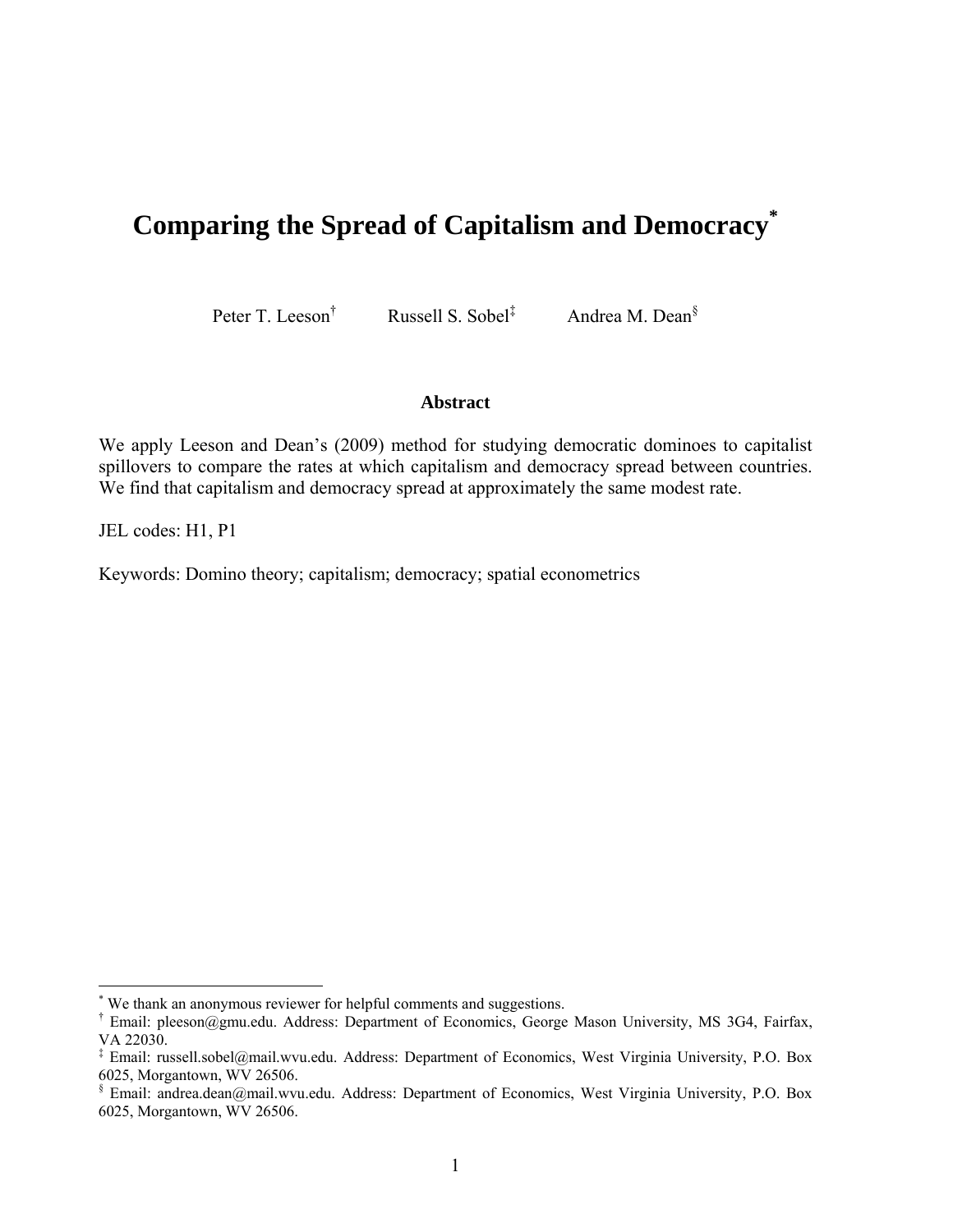## **1 Introduction**

Dwight Eisenhower made the "domino theory" famous. According to that theory, changes in one country's political and economic institutions spread to neighboring countries, affecting these countries' political and economic institutions similarly, which spreads to their neighbors, and so on.

 In a recent paper, Peter Leeson and Andrea Dean (2009) use spatial econometrics to examine the political side of this proposition: the democratic domino theory. They find that while democratic dominoes fall as this theory contends, they fall significantly "lighter" than the theory's importance and influence suggest.

 Our paper uses their approach to examine the domino theory's economic side. We apply Leeson and Dean's method for studying democratic dominoes to capitalist spillovers to compare the rates at which capitalism and democracy spread between countries.

 Sobel and Leeson (2007) estimate capitalism's spread rate using spatial econometric methods but do so using different specifications than those Leeson and Dean use and consider different years. This prevents a comparison of capitalism's and democracy's spread rates using their results. Our analysis, which follows Leeson and Dean's as closely as possible, permits a comparison of those spread rates. We find that capitalism and democracy spread at approximately the same modest rate.

### **2 Factors Affecting the Spread of Capitalism and Democracy**

Several factors influence what kind of institutions—economic ones, or political ones—may spread more strongly between countries. First, to the extent that the success (or failure) of certain kinds of institutions in one country are more easily observed by neighboring countries,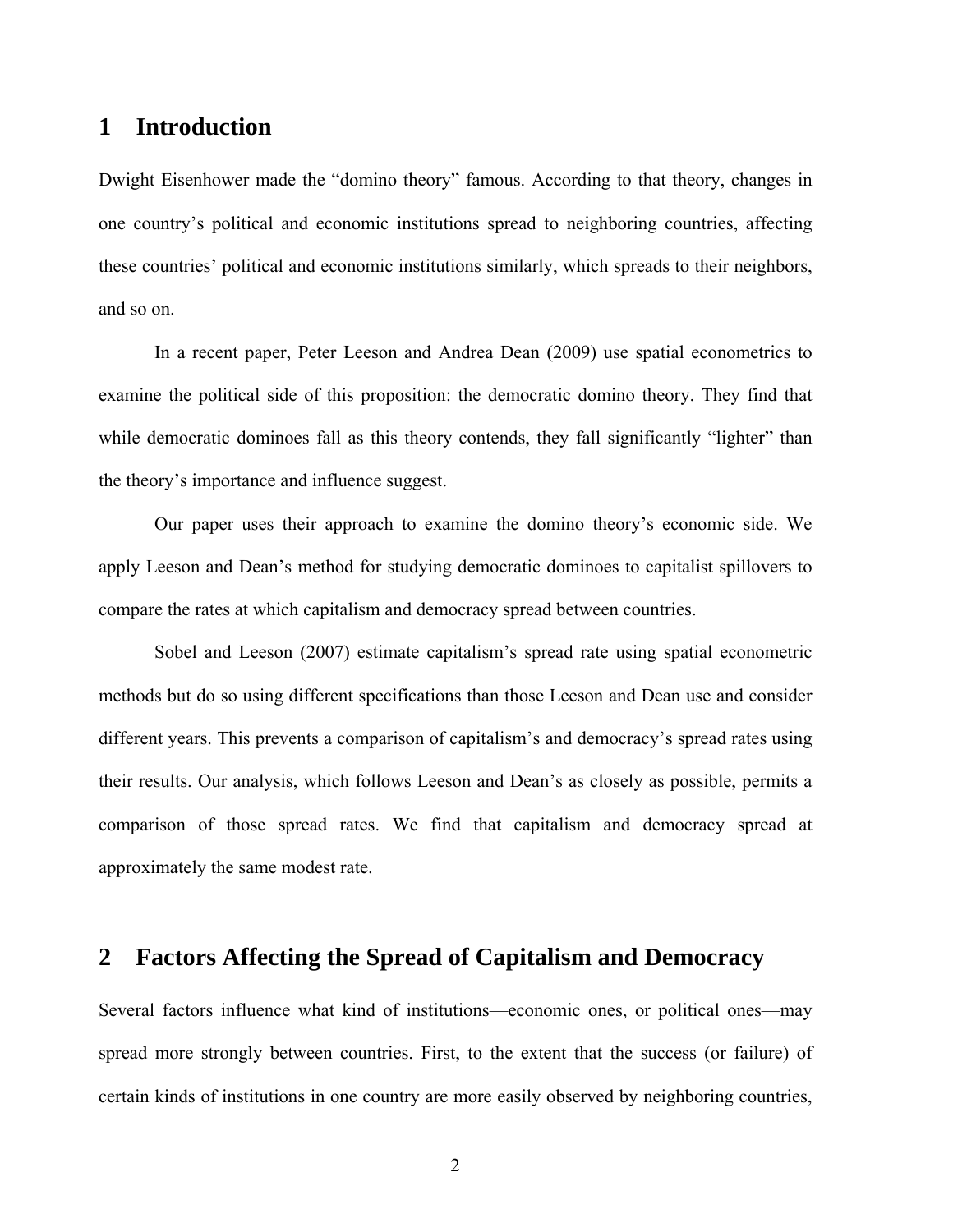it's reasonable to expect changes in those kinds of institutions to spread more strongly. For example, if the effects of changes in a country's fiscal policy are more pronounced than the effects of changes in its rules governing political-party competition, and so are more easily observed, changes in that country's economic institutions are more likely to spread to its neighbors than changes in its political institutions and vice versa.

 Second, to the extent that certain kinds of institutions are easier to reform, it's reasonable to expect changes in those kinds of institutions to spread more strongly. For example, if improving legal protections of citizens' property rights is easier to accomplish politically than strengthening judicial checks on executive authority—for instance, because the stakeholders who would oppose the former reforms tend to be less entrenched than those who would oppose the latter—changes in countries' economic institutions are more likely to spread to their neighbors than changes in their political institutions and vice versa.

 Third, to the extent that certain kinds of institutions are more easily "transportable" between countries, it's reasonable to expect changes in those kinds of institutions to spread more strongly. For example, if some trade policy's ability to produce beneficial effects is generic, i.e., tends not to depend heavily on particular geographic, cultural, or other countryspecific factors, but more frequent elections' ability to produce beneficial effects is context specific, i.e., tends to depend heavily on such factors, changes in countries' economic institutions are more likely to spread to their neighbors than changes in their political institutions and vice versa.

 Another possibility is that there are no significant, systematic differences between economic and political institutions on any of the dimensions described above. In this case we would expect economic and political institutions' spread rates to be similar. Alternatively, a

3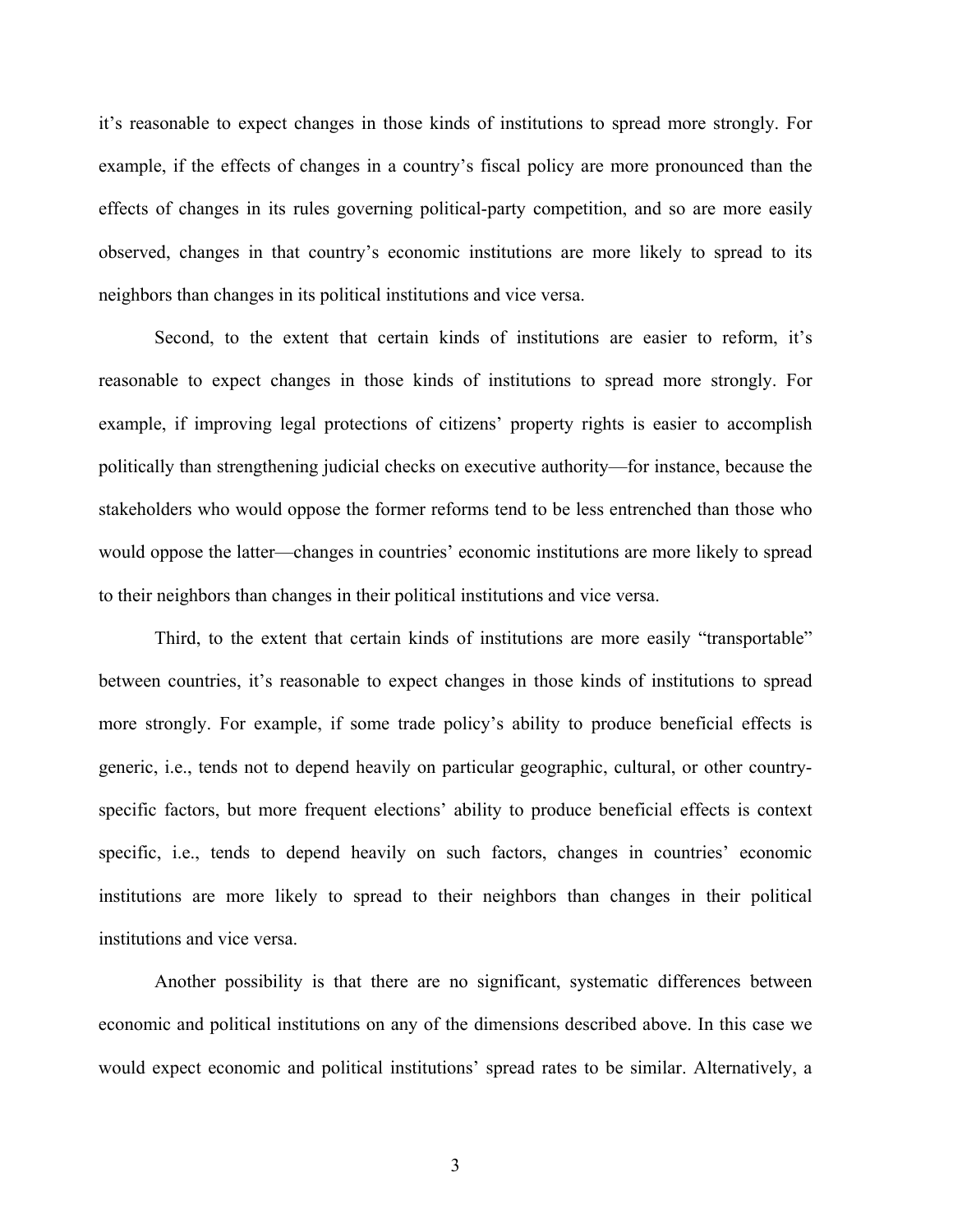country's ability to reform its political institutions in a particular manner may depend on its ability to reform its economic institutions in a particular manner as well or vice versa. For example, improving political-party competition, which would enhance a country's degree of political freedom, may necessitate improving the strength of its citizens' property rights, which would enhance its degree of economic freedom. If this tends to be the case, we would expect to find changes in economic and political freedom spreading at a similar rate between countries.

*A priori*, each of the scenarios described above is plausible. Our goal below is to shed light on which of those scenarios might dominate empirically by comparing the spread rates of capitalism and democracy.

#### **3 Data and Empirical Strategy**

To investigate capitalism's spread rate we follow Leeson and Dean (2009) who use spatial econometrics to estimate a spatial autoregressive (SAR) and spatial error (SEM) model. The SAR model considers how explained changes in capitalism spill over onto geographic neighbors:

$$
\Delta \mathbf{E}_t = \alpha + \rho \mathbf{W} \Delta \mathbf{E}_t + \mathbf{E}_{t-5} \beta + \mathbf{X} \omega + \mathbf{v}_t
$$

where ∆**E***t* is an N×1 vector that measures countries' changes in economic freedom between year  $t - 5$  and year  $t$ .  $\mathbf{E}_{t-5}$  is an N×1 vector that measures countries' lagged levels of economic freedom—i.e., the level of economic freedom that prevailed in each country in the first year of the five-year period over which countries' changes in economic freedom are calculated. **X** is an N×K matrix of exogenous variables that include comprehensive year-specific fixed effects and comprehensive country-specific fixed effects to control for as many factors as possible besides capitalist spillover that might affect countries' changes in economic freedom. **W** is an N×N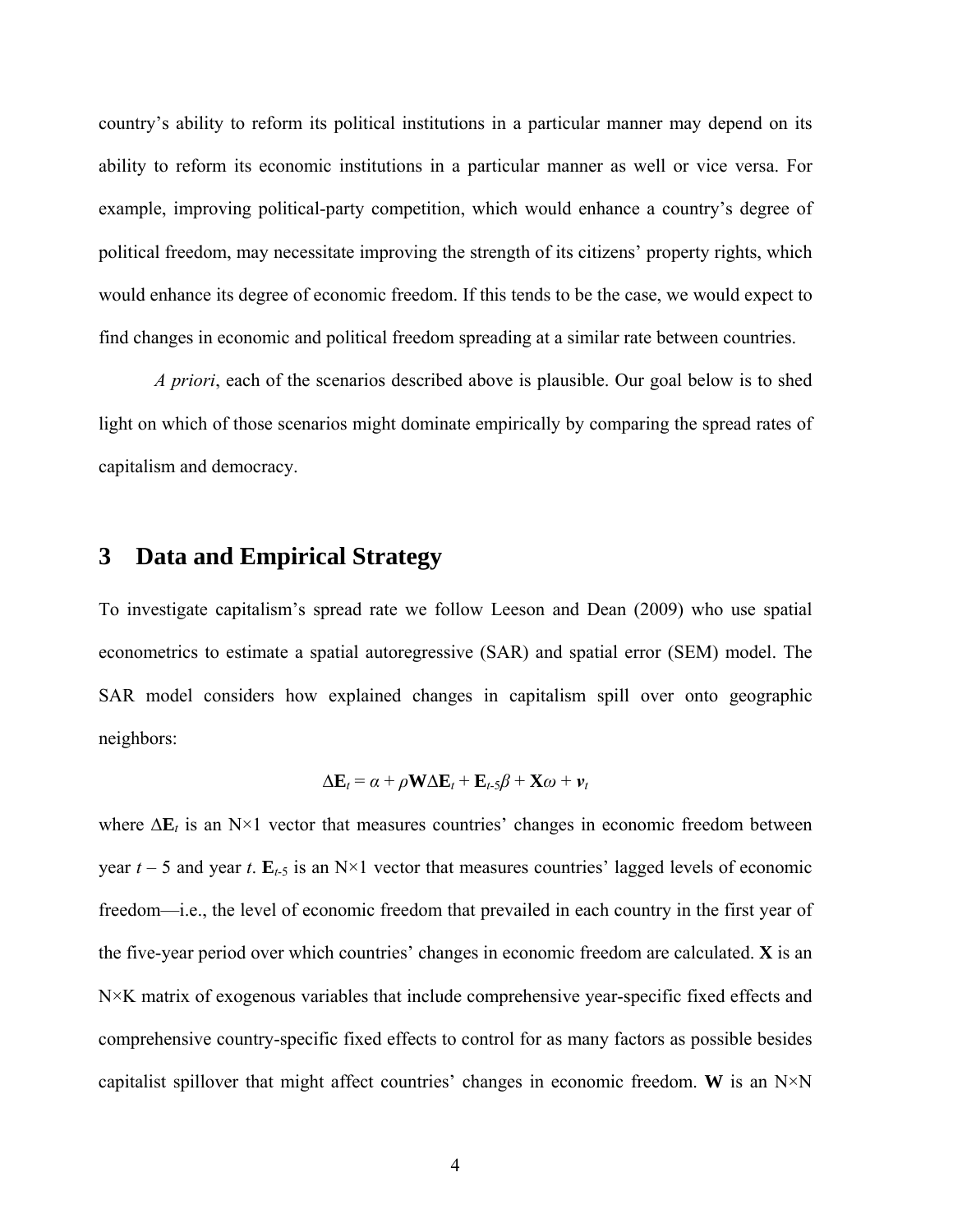spatial weight matrix based on first-degree contiguity (bordering geographic neighbors). *ρ* is the spatial autoregressive coefficient. It measures the spread of changes in economic freedom between geographic neighbors. If capitalism spreads,  $\rho$  should be positive and significant.  $v_t$  is an N×1 vector of IID random errors.

The SEM model considers how unexplained changes in capitalism spill over onto geographic neighbors:

$$
\Delta \mathbf{E}_t = \alpha + \mathbf{E}_{t-5} \beta + \mathbf{X} \omega + \varepsilon_t \dot{X} \mathbf{W} \Delta \varepsilon_t + \boldsymbol{\eta}_t
$$

where our parameter of interest is  $\lambda$ , the spatial autocorrelation coefficient, which measures capitalism's spread rate using the SEM model.

These models are identical to the ones Leeson and Dean (2009) use to examine democracy's spread rate with one minor exception created by differences in our datasets. While their models consider changes in democracy over four-year periods, the nature of our economic freedom data requires us to consider changes in capitalism over five-year periods.

We deal with islands, which don't have geographic neighbors and thus pose a difficulty for estimating the spread of capitalism between such neighbors, in the same way that Leeson and Dean do. First, we control for island status with an island dummy. To ensure islands aren't unduly influencing our results, we also re-estimate all of our regression excluding them.

 Our data on economic freedom are from the Fraser Institute publication *Economic Freedom in the World 1975-2005*. Fraser measures countries' economic freedom every five years by assigning points to them on the basis of five, equally weighted categories related to government's size and activeness in the economy. Together these categories create a composite measure of economic freedom that ranges from zero (completely unfree) to ten (completely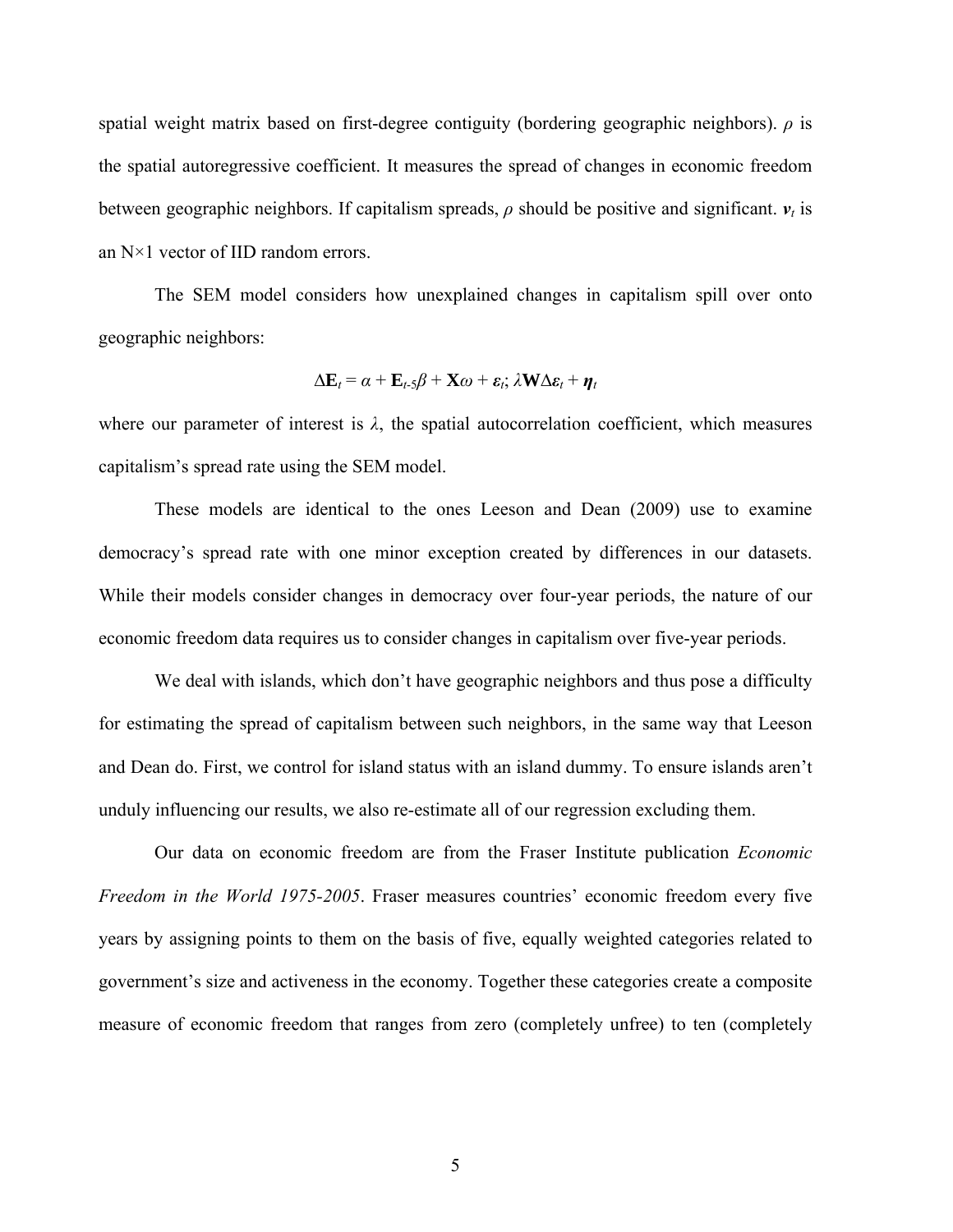free). For descriptions of these categories and details on the index's composition, we refer the reader to Fraser's report.

 Our panel covers the years 1985-2005. Leeson and Dean's panel covers the years 1991- 2001. Because we estimate capitalism's spread rate over similar years to those that they consider, we can compare the strength of capitalist and democratic spillovers at the end of the  $20<sup>th</sup>$  and beginning of the  $21<sup>st</sup>$  centuries. The countries in our sample are available in an online appendix.

#### **4 Results and Discussion**

Table 1 presents the results of econometrically isolating and estimating capitalism's spread rate. Economic freedom's spatial coefficient is significant across all specifications using both spatial models. Capitalism spreads between neighboring countries.

 Most important, in all but one specification, difference of means tests find that the estimated difference between capitalism's and democracy's spread rate is statistically insignificant. Capitalism and democracy spread at approximately the same modest rate—on the order of 15 percent.

## **5 Sensitivity Analysis and Conclusion**

We perform the same robustness tests for our investigation of capitalist spillovers that Leeson and Dean (2009) perform for their investigation of democratic dominoes. The most important of these, reported in Table 2, control for countries' income levels and income growth rates using Maddison's GDP data. Like Leeson and Dean, we find that adding these controls does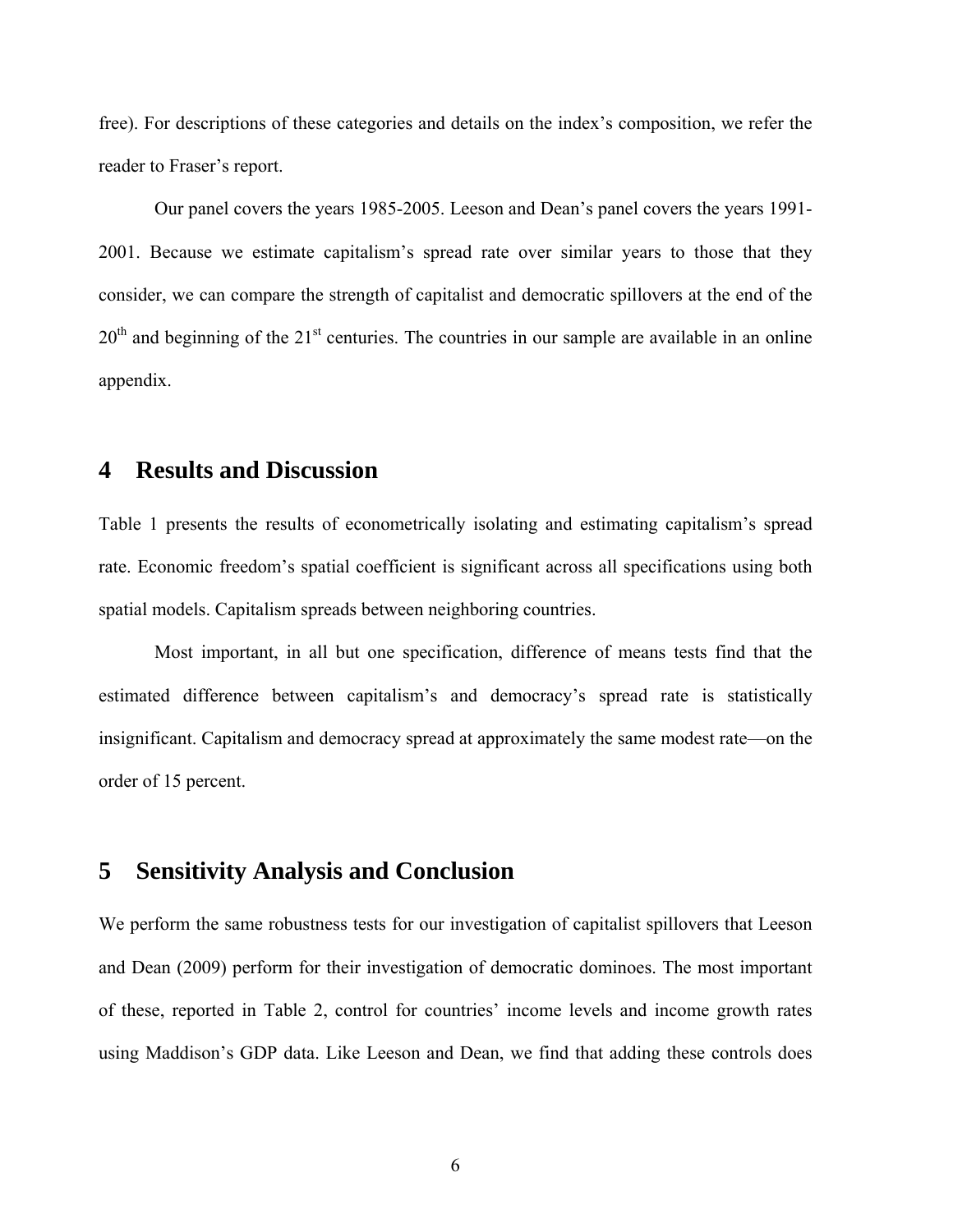little to our main finding. Capitalism still spreads between neighboring countries, but modestly so.

Most important, difference of means tests conducted for the results in this table confirm again that the estimated difference between capitalism's and democracy's spread rate is statistically insignificant. Controlling for average income and average income growth, both capitalism and democracy spread at a rate on the order of 10 percent.

 Our other sensitivity checks also follow those that Leeson and Dean (2009) use. We rerun our regressions excluding islands, looking at countries' levels of economic freedom instead of their changes in economic freedom, and weighting countries in the spatial weight matrix, **W**, by population size. Our results are similar. The spatial estimates in the level regressions jump around a great deal more, as they do for Leeson and Dean. But when we add two-way fixed effects they're similar to the other results. Capitalism and democracy spread at approximately the same modest rate.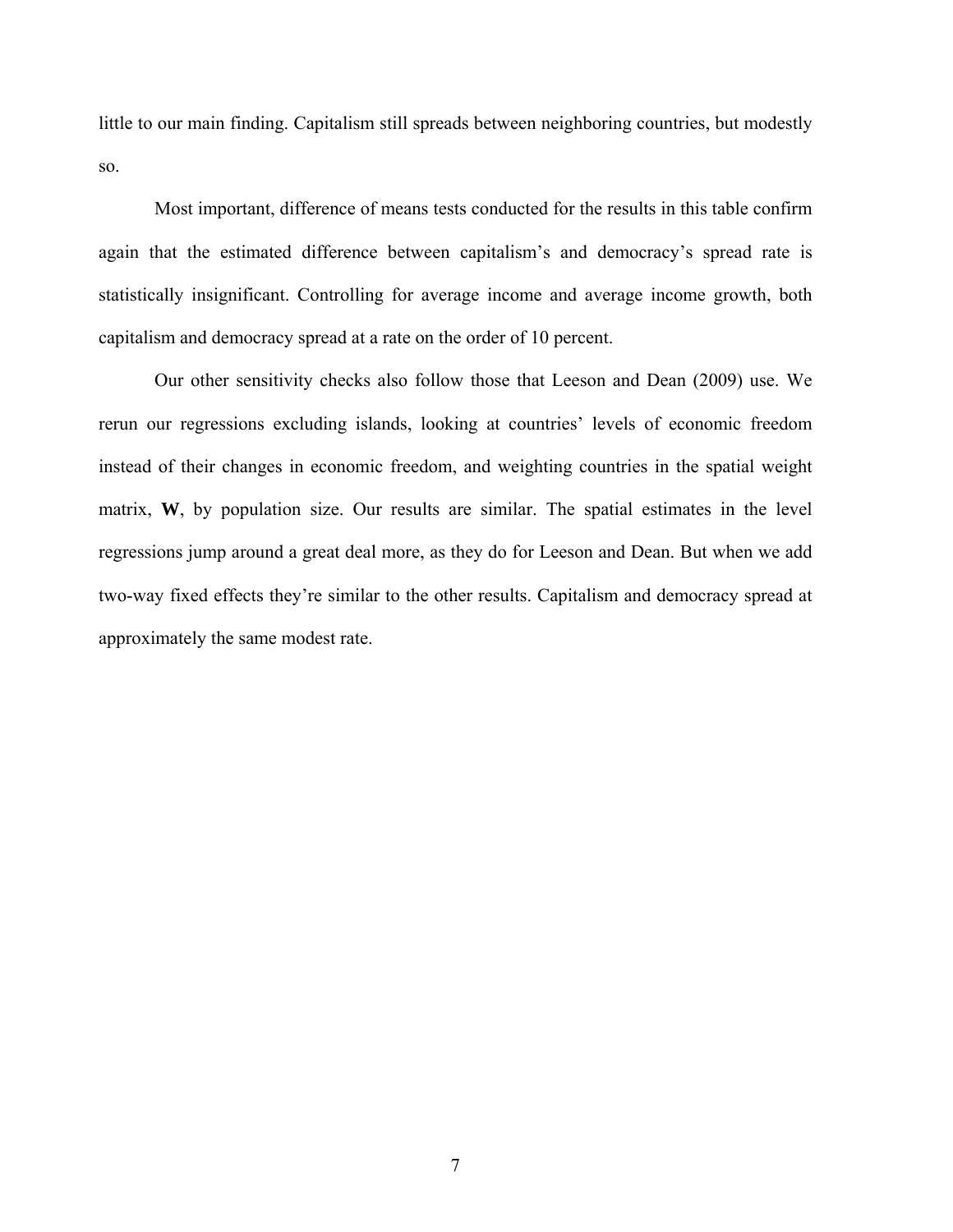## **References**

- Leeson, P.T., Dean, A.M., 2009. The democratic domino theory: An empirical investigation. American Journal of Political Science 53, 533-551.
- Sobel, R.S., Leeson, P.T., 2007. The spread of global freedom, in: Gwartney, J., Lawson, R. (Eds.) Economic Freedom in the World: 2007 Annual Report. Fraser Institute, Vancouver, pp. 29-37.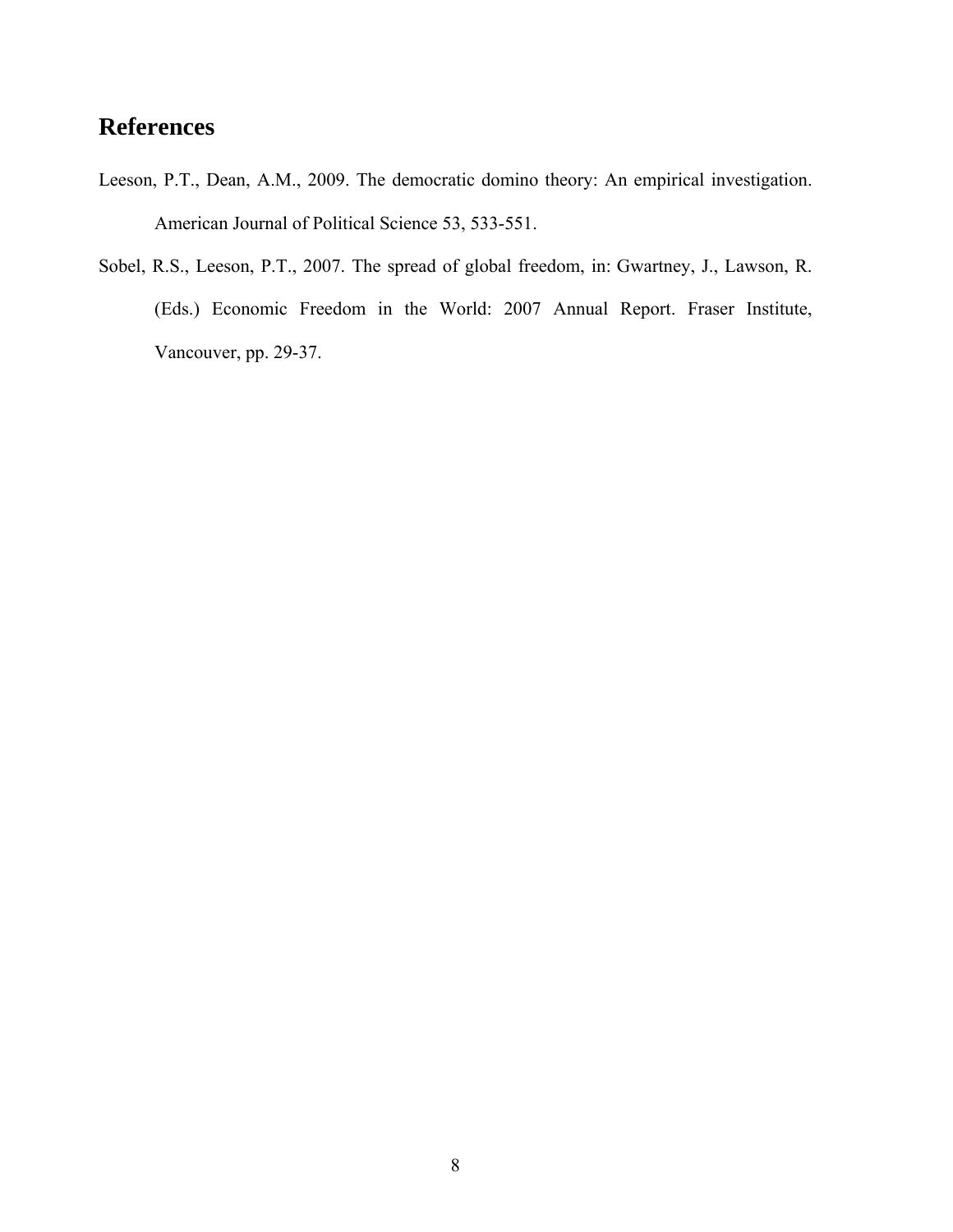|                                                               | <b>SAR</b>            |                        |                       |                         | <b>SEM</b>            |                        |                       |                         |  |
|---------------------------------------------------------------|-----------------------|------------------------|-----------------------|-------------------------|-----------------------|------------------------|-----------------------|-------------------------|--|
|                                                               |                       | $\overline{2}$         | 3                     | $\overline{4}$          |                       | 2                      | $\mathfrak{Z}$        | 4                       |  |
|                                                               |                       |                        |                       |                         |                       |                        |                       |                         |  |
| Leeson and Dean's (2009)<br>democracy spatial<br>coefficients | $0.135***$<br>(3.602) | $0.097***$<br>(7.864)  | 0.014<br>(0.288)      | $0.028***$<br>(4.329)   | $0.132***$<br>(3.559) | $0.169***$<br>(4.636)  | $-0.018$<br>(0.255)   | $0.036***$<br>(5.051)   |  |
| Rho                                                           | $0.131**$<br>(2.360)  | $0.119**$<br>(2.197)   | $0.086*$<br>(1.568)   | $0.076*$<br>(1.526)     |                       |                        |                       |                         |  |
| Lambda                                                        |                       |                        |                       |                         | $0.132**$<br>(2.485)  | $0.156***$<br>(2.962)  | $0.118**$<br>(2.211)  | $0.143***$<br>(2.702)   |  |
| Lagged freedom level                                          |                       | $-0.120***$<br>(5.931) |                       | $-0.510***$<br>(11.026) |                       | $-0.133***$<br>(6.305) |                       | $-0.519***$<br>(11.224) |  |
| Constant                                                      | $0.001***$<br>(6.277) | $0.001***$<br>(7.350)  | $-0.001**$<br>(2.468) | $0.001***$<br>(6.492)   | $0.001***$<br>(6.806) | $0.001***$<br>(7.951)  | $-0.001**$<br>(2.386) | $0.001***$<br>(6.536)   |  |
| Log-likelihood                                                | $-200.832$            | $-186.611$             | 155.041               | $-101.536$              | $-200.866$            | $-181.995$             | $-154.314$            | $-99.365$               |  |
| R-squared                                                     | 0.024                 | 0.100                  | 0.214                 | 0.392                   | 0.024                 | 0.111                  | 0.219                 | 0.402                   |  |
| Observations                                                  | 415                   | 415                    | 415                   | 415                     | 415                   | 415                    | 415                   | 415                     |  |
| Difference of means test<br>(p-values)                        | 0.952                 | 0.692                  | 0.326                 | 0.339                   | 1.000                 | 0.839                  | 0.124                 | 0.045                   |  |

Table 1. The Spread of Capitalism, 1985-2005

Notes: Dependent variable: change in freedom (t-statistics in parentheses). Spatial weight matrix: first-order contiguity. \*\*\*=1%, \*\*=5%, \*=10%. Variable included but not reported: island dummy in columns 1 and 2. Columns 3 and 4 include year and country fixed effects.